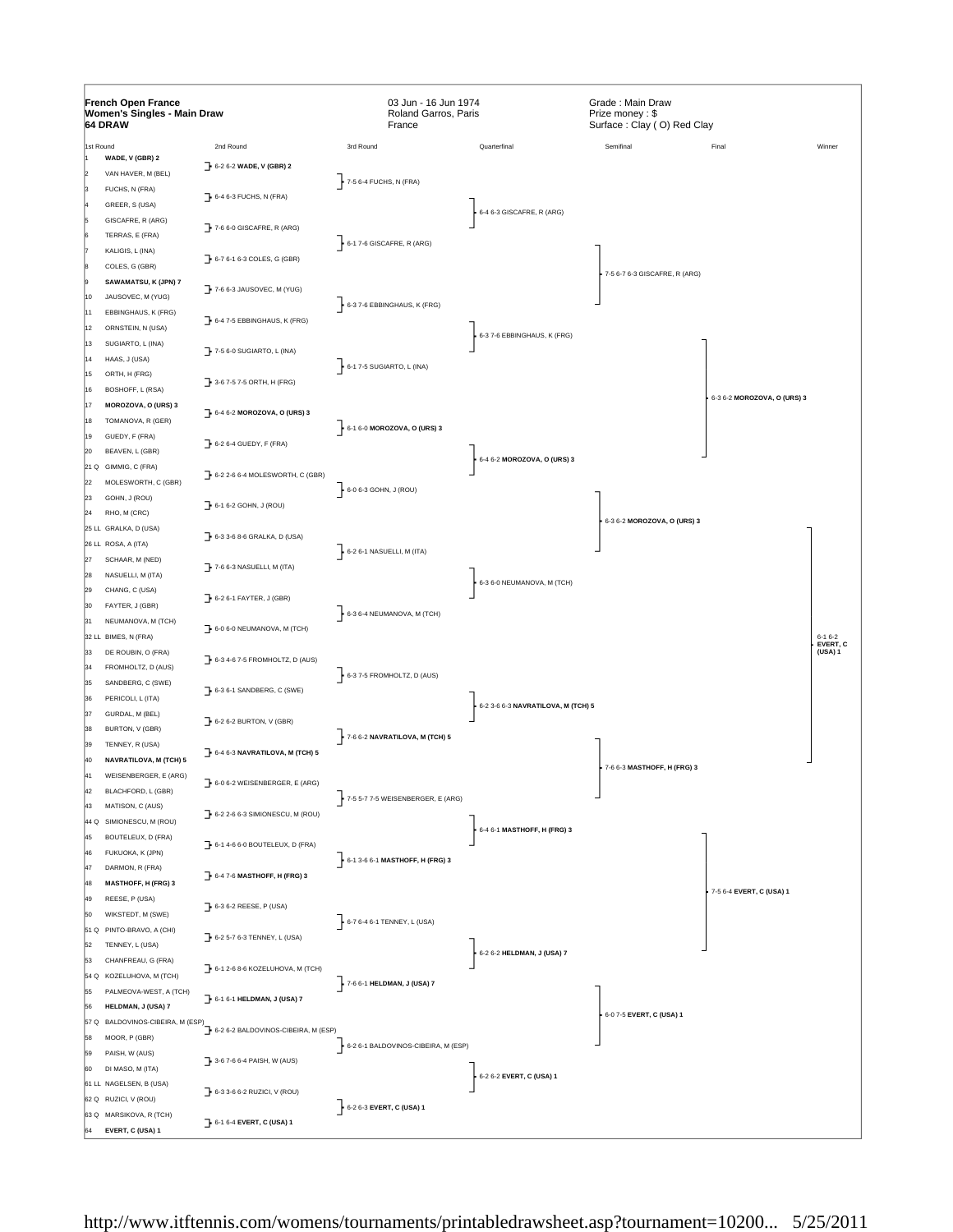## **WOMEN'S DOUBLES**

## Holders Mrs B. M. Court/Miss S. V. Wade

| <b>FIRST ROUND</b>                                                         | <b>SECOND ROUND</b>                      | <b>QUARTER-FINALS</b>                          | <b>SEMI-FINALS</b>                          | <b>FINAL</b>                                                                                                                                                     |
|----------------------------------------------------------------------------|------------------------------------------|------------------------------------------------|---------------------------------------------|------------------------------------------------------------------------------------------------------------------------------------------------------------------|
| MISS M. NAVRATILOVA/MISS R. TOMANOVA (2) Bye                               |                                          | NAVRATILOVA/TOMANOVA (2)                       |                                             |                                                                                                                                                                  |
| Miss V. Ruzici/Miss M. Simionescu                                          | <b>Bye</b>                               | $6 - 36 - 2$                                   | <b>NAVRATILOVA/</b>                         |                                                                                                                                                                  |
| Miss V. Baldovinos/Miss E. S. Weisenberger                                 | <b>Bye</b>                               | Darmon/Guedy                                   | TOMANOVA (2)<br>$6 - 26 - 3$                | (Winners)                                                                                                                                                        |
| Mrs P. Darmon/Miss F. Guedy                                                | <b>Bye</b>                               | $6 - 26 - 4$                                   |                                             | <b>Territory</b><br><b>CHANFREAU/</b><br><b>v</b><br><b>EBBINGHAUS (3)</b><br>$\circ$<br>$6 - 46 - 3$<br>$\mathbf{\Omega}$<br>4<br>νò<br>$\widehat{c}$<br>⋖<br>⋗ |
| MRS J. B. CHANFREAU/MISS K. EBBINGHAUS(3)                                  | Bye                                      | <b>CHANFREAU/EBBINGHAUS (3)</b><br>$4-67-66-2$ |                                             |                                                                                                                                                                  |
| Miss L. Kaligis/Mrs L. Sugiarto<br>Miss C. Gimmig/Miss O. de Roubin        | <b>Kaligis/Sugiarto</b><br>$16 - 06 - 0$ |                                                | <b>CHANFREAU/</b>                           |                                                                                                                                                                  |
| Borka/Klein<br>Miss D. Fromholtz/Miss L. Tenney                            | Fromholtz/Tenney<br><b>W.O.</b>          | Fromholtz/Tenney                               | <b>EBBINGHAUS (3)</b><br>W.O.               |                                                                                                                                                                  |
| Miss Rho/Smith<br>Miss R. Marsikova/Mrs P. H. Rodriguez                    | Marsikova/Rodriguez<br>$6 - 06 - 1$      | $6 - 0$ 3-6 $6 - 1$                            |                                             |                                                                                                                                                                  |
| Miss R. Giscafre/Miss M. Nasuelli<br>Miss M. Neumannova/Miss H. Kozeluhova | <b>Giscafre/Nasuelli</b><br>$6 - 37 - 6$ | Giscafre/Nasuelli                              |                                             | MOROZO                                                                                                                                                           |
| Miss N. Fuchs/Miss M. Van Haver<br>Miss G. Coles/Miss M. Gurdal            | <b>I</b> Fuchs/Van Haver<br><b>W.O.</b>  | $7 - 57 - 6$                                   | Giscafre/Nasuelli                           | $\circ$                                                                                                                                                          |
| Mrs D. Bouteleux/Thibault                                                  | <b>Bye</b>                               | <b>MASTHOFF/ORTH (4)</b>                       | $1-6$ 6 -4 6 -4                             |                                                                                                                                                                  |
| MRS H. MASTHOFF/MISS H. ORTH (4)                                           | Bye                                      | $6 - 16 - 2$                                   |                                             | EVERT/MRS<br><b>EVERT/</b>                                                                                                                                       |
| Miss K. Fukuoka/Miss K. Sawamatsu                                          | Bye                                      | Fukuoka/Sawamatsu                              |                                             | <b>MOROZOVA (1)</b><br>$6 - 26 - 1$<br>Ü                                                                                                                         |
| Miss M. Jausovec/Miss R. Tenney                                            | <b>Bye</b>                               | $6 - 47 - 5$                                   | EVERT/                                      |                                                                                                                                                                  |
| Cleto/Rouchon                                                              | <b>Bye</b>                               | <b>EVERT/MOROZOVA (1)</b><br><b>W.O.</b>       | <b>MOROZOVA(1)</b><br>$2 - 6$ 6 $-4$ 7 $-5$ | <b>MISS</b>                                                                                                                                                      |
| MISS C. EVERT/MRS O. MOROZOVA (1)                                          | <b>Bye</b>                               |                                                |                                             |                                                                                                                                                                  |

Capital letters denote seeded players. Numbers following players' names gives seeding order.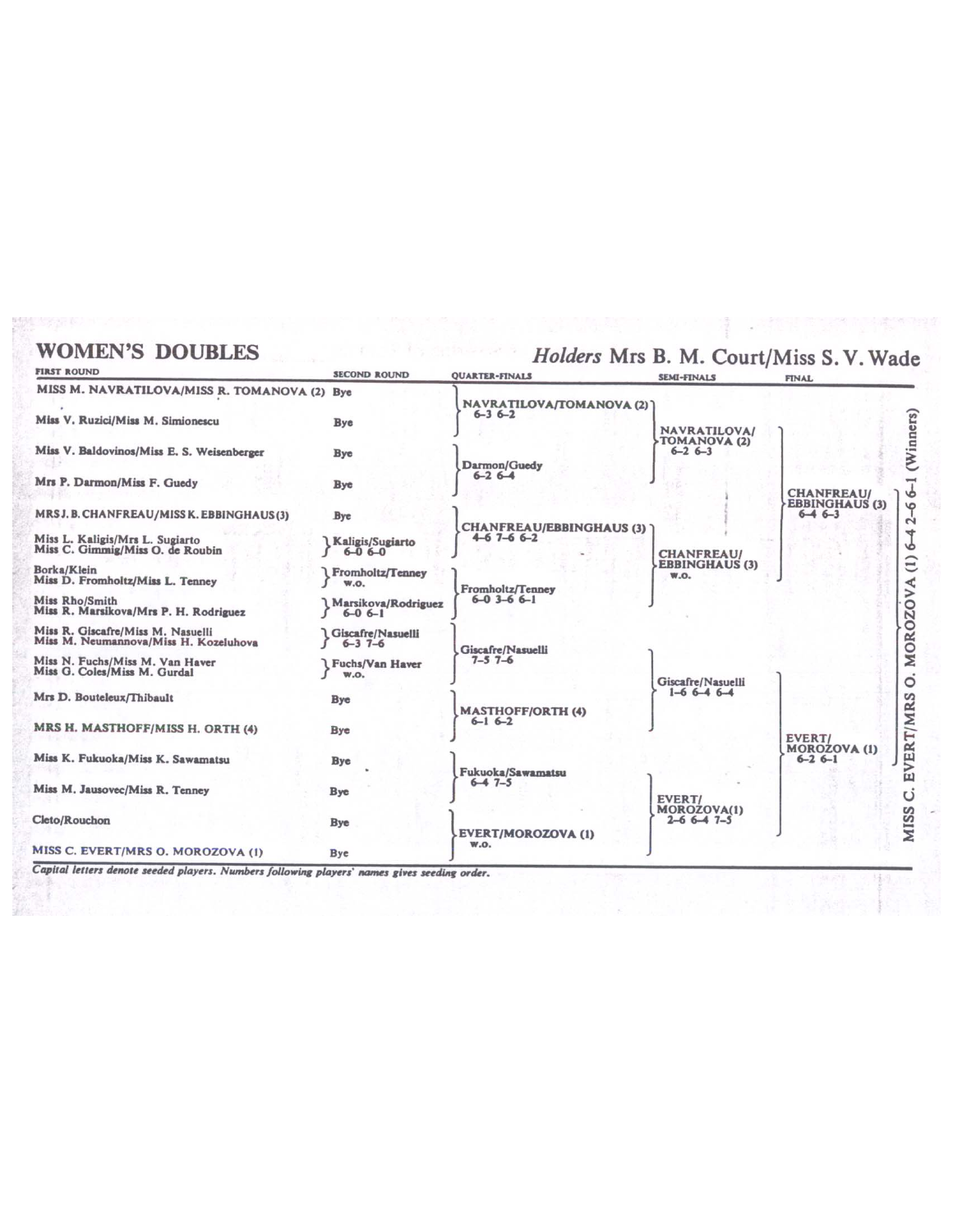| <b>French Open Qualifying France</b><br><b>Women's Singles - Qualifying Draw</b><br><b>64 DRAW</b> |                                          | 28 May - 30 May 1974<br>Roland Garros, Paris<br>France             | Grade: Qualifying Draw<br>Prize money: \$<br>Surface: Clay (O) Red Clay |                                     |
|----------------------------------------------------------------------------------------------------|------------------------------------------|--------------------------------------------------------------------|-------------------------------------------------------------------------|-------------------------------------|
| 1st Round                                                                                          |                                          | 2nd Round                                                          | 3rd Round                                                               | <b>Final Round</b>                  |
| l1                                                                                                 | KOZELUHOVA, M (TCH)                      | $\rightarrow$ 6-2 6-1 KOZELUHOVA, M (TCH)                          |                                                                         |                                     |
| 2<br>3                                                                                             | BARAT, H (FRA)                           |                                                                    | Walkover KOZELUHOVA, M (TCH)                                            |                                     |
| 4                                                                                                  | WALKER, J (AUS)<br>PACHTA, S (AUT)       | Walkover WALKER, J (AUS)                                           |                                                                         |                                     |
| 5                                                                                                  | BELARDINELLI, S (ITA)                    |                                                                    |                                                                         | 6-1 6-3 KOZELUHOVA, M (TCH)         |
| 6                                                                                                  | MIZEN, M (FRA)                           | $\rightarrow$ 3-6 6-3 6-4 BELARDINELLI, S (ITA)                    | $6-16-4$ NAGELSEN, B (USA)                                              |                                     |
| 17                                                                                                 | NAGELSEN, B (USA)                        | $\rightarrow$ 6-1 6-3 NAGELSEN, B (USA)                            |                                                                         |                                     |
| 8                                                                                                  | PEREA-ALCALA, C (ESP)                    |                                                                    |                                                                         |                                     |
| 9<br>10                                                                                            | RUZICI, V (ROU)<br>SMITH, B (USA)        | $\rightarrow$ 6-3 6-4 RUZICI, V (ROU)                              |                                                                         |                                     |
| 11                                                                                                 | WALLENFELS, M (FRG)                      |                                                                    | $6-36-1$ RUZICI, V (ROU)                                                |                                     |
| 12                                                                                                 | GOTO, H (JPN)                            | $\rightarrow$ 6-3 6-3 WALLENFELS, M (FRG)                          |                                                                         | 6-3 6-1 RUZICI, V (ROU)             |
| 13                                                                                                 | BROCHARD, M (FRA)                        | → Walkover BROCHARD, M (FRA)                                       |                                                                         |                                     |
| 14                                                                                                 | KLEIN, B (HUN)                           |                                                                    | $\cdot$ 6-7 6-3 6-1 SCHWIKERT, J (USA)                                  |                                     |
| 15<br>16                                                                                           | SCHWIKERT, J (USA)<br>KORPAS, S (GER)    | Walkover SCHWIKERT, J (USA)                                        |                                                                         |                                     |
| 17                                                                                                 | SATO, N (JPN)                            |                                                                    |                                                                         |                                     |
| 18                                                                                                 | THIBAULT, F (FRA)                        | $\rightarrow$ 6-3 6-3 SATO, N (JPN)                                | 6-3 1-6 6-3 SATO, N (JPN)                                               |                                     |
| 19                                                                                                 | BOSHOFF, K (RSA)                         | → Walkover BOSHOFF, K (RSA)                                        |                                                                         |                                     |
| 20<br>21                                                                                           | BEILLAN, D (FRA)                         |                                                                    |                                                                         | 6-3 6-1 SIMIONESCU, M (ROU)         |
| 22                                                                                                 | JAINER, D (USA)<br>BLUHM, K (USA)        | Walkover JAINER, D (USA)                                           |                                                                         |                                     |
| 23                                                                                                 | SIMIONESCU, M (ROU)                      |                                                                    | Walkover SIMIONESCU, M (ROU)                                            |                                     |
| 24                                                                                                 | LE RAYS, M (FRA)                         | $\rightarrow$ 7-6 7-6 SIMIONESCU, M (ROU)                          |                                                                         |                                     |
| 25                                                                                                 | DALZELL, B (USA)                         | Walkover DALZELL, B (USA)                                          |                                                                         |                                     |
| 26                                                                                                 | EASTBURN, N (AUS)                        |                                                                    | $6-26-1$ GIMMIG, C (FRA)                                                |                                     |
| 27<br>28                                                                                           | GIMMIG, C (FRA)<br>JAMES, J (USA)        | Walkover GIMMIG, C (FRA)                                           |                                                                         |                                     |
| 29                                                                                                 | SZELL, E (HUN)                           |                                                                    |                                                                         | 0-6 6-3 6-2 GIMMIG, C (FRA)         |
| 30                                                                                                 | RODRIGUEZ, M (CHI)                       | $\rightarrow$ 6-3 6-0 SZELL, E (HUN)                               | 6-4 4-6 6-2 BIMES, N (FRA)                                              |                                     |
| 31                                                                                                 | BIMES, N (FRA)                           | Walkover BIMES, N (FRA)                                            |                                                                         |                                     |
| 32                                                                                                 | WITEKER, R (USA)                         |                                                                    |                                                                         |                                     |
| 33<br>34                                                                                           | SIMON, B (FRA)<br>O'NEIL, C (AUS)        | Walkover SIMON, B (FRA)                                            |                                                                         |                                     |
| 35                                                                                                 |                                          | BALDOVINOS-CIBEIRA, M (ESP)   Walkover BALDOVINOS-CIBEIRA, M (ESP) | Walkover BALDOVINOS-CIBEIRA, M (ESP)                                    |                                     |
| 36                                                                                                 | GUZMAN, M (ECU)                          |                                                                    |                                                                         | 6-4 6-4 BALDOVINOS-CIBEIRA, M (ESP) |
| 37                                                                                                 | ROSA, A (ITA)                            | $\rightarrow$ 6-2 6-0 ROSA, A (ITA)                                |                                                                         |                                     |
| 38                                                                                                 | RIOS DE ALMEIDA, L (BRA)                 |                                                                    | $-6 - 21 - 66 - 4 ROSA, A (ITA)$                                        |                                     |
| 39<br>40                                                                                           | POLGAR, E (HUN)<br>SALFATI, M (FRA)      | Walkover POLGAR, E (HUN)                                           |                                                                         |                                     |
| 41                                                                                                 | ROUCHON, A (FRA)                         |                                                                    |                                                                         |                                     |
| 42                                                                                                 | CLETO, V (BRA)                           | $\rightarrow$ 6-2 6-3 ROUCHON, A (FRA)                             | $\frac{1}{2}$ 6-1 6-1 MARSIKOVA, R (TCH)                                |                                     |
| 43                                                                                                 | MARSIKOVA, R (TCH)                       | 7 2-6 6-3 3-0 Retired MARSIKOVA, R (TCH)                           |                                                                         |                                     |
| 44                                                                                                 | HOLLINGSWORTH, M (AUT)                   |                                                                    |                                                                         | 6-4 6-3 MARSIKOVA, R (TCH)          |
| 45<br>46                                                                                           | SCHWIKERT, J (USA)<br>MIYASHITA, M (JPN) | $\rightarrow$ 6-3 6-3 SCHWIKERT, J (USA)                           |                                                                         |                                     |
| 47                                                                                                 | BUREL, M (FRA)                           | Walkover BUREL, M (FRA)                                            | $\Big\}$ 6-4 6-4 BUREL, M (FRA)                                         |                                     |
| 48                                                                                                 | MORGAN, M (AUS)                          |                                                                    |                                                                         |                                     |
| 49                                                                                                 | GRALKA, D (USA)                          | $\rightarrow$ 6-1 6-4 GRALKA, D (USA)                              |                                                                         |                                     |
| 50<br>51                                                                                           | RIME, P (FRA)<br>HASTINGS, S (AUS)       |                                                                    | $6-46-4$ GRALKA, D (USA)                                                |                                     |
| 52                                                                                                 | FALCONIERI, L (ITA)                      | $\rightarrow$ 6-0 6-1 HASTINGS, S (AUS)                            |                                                                         |                                     |
| 53                                                                                                 | DU FRESNE-GIRARD, E (FRA)                | Walkover DU FRESNE-GIRARD, E (FRA)                                 |                                                                         | 6-3 6-7 6-4 PINTO-BRAVO, A (CHI)    |
| 54                                                                                                 | MIHAI, F (ROU)                           |                                                                    | $6-26-3$ PINTO-BRAVO, A (CHI)                                           |                                     |
| 55                                                                                                 | PINTO-BRAVO, A (CHI)                     | Walkover PINTO-BRAVO, A (CHI)                                      |                                                                         |                                     |
| 56<br>57                                                                                           | GRACZOL, A (HUN)<br>ANLIOT, H (SWE)      |                                                                    |                                                                         |                                     |
| 58                                                                                                 | DE LORME, C (FRA)                        | $\rightarrow$ 6-2 6-1 ANLIOT, H (SWE)                              |                                                                         |                                     |
| 59                                                                                                 | WHYTCROSS, P (AUS)                       | Walkover WHYTCROSS, P (AUS)                                        | Walkover ANLIOT, H (SWE)                                                |                                     |
| 60                                                                                                 | VIDO, R (ITA)                            |                                                                    |                                                                         | 6-3 6-1 REESE, P (USA)              |
| 61                                                                                                 | REESE, P (USA)                           | $\rightarrow$ 6-0 6-3 REESE, P (USA)                               |                                                                         |                                     |
| 62<br>63                                                                                           | KINDLER, M (SUI)<br>BORKA, K (HUN)       |                                                                    | Walkover REESE, P (USA)                                                 |                                     |
| 64                                                                                                 | KRAL, B (POL)                            | Walkover BORKA, K (HUN)                                            |                                                                         |                                     |